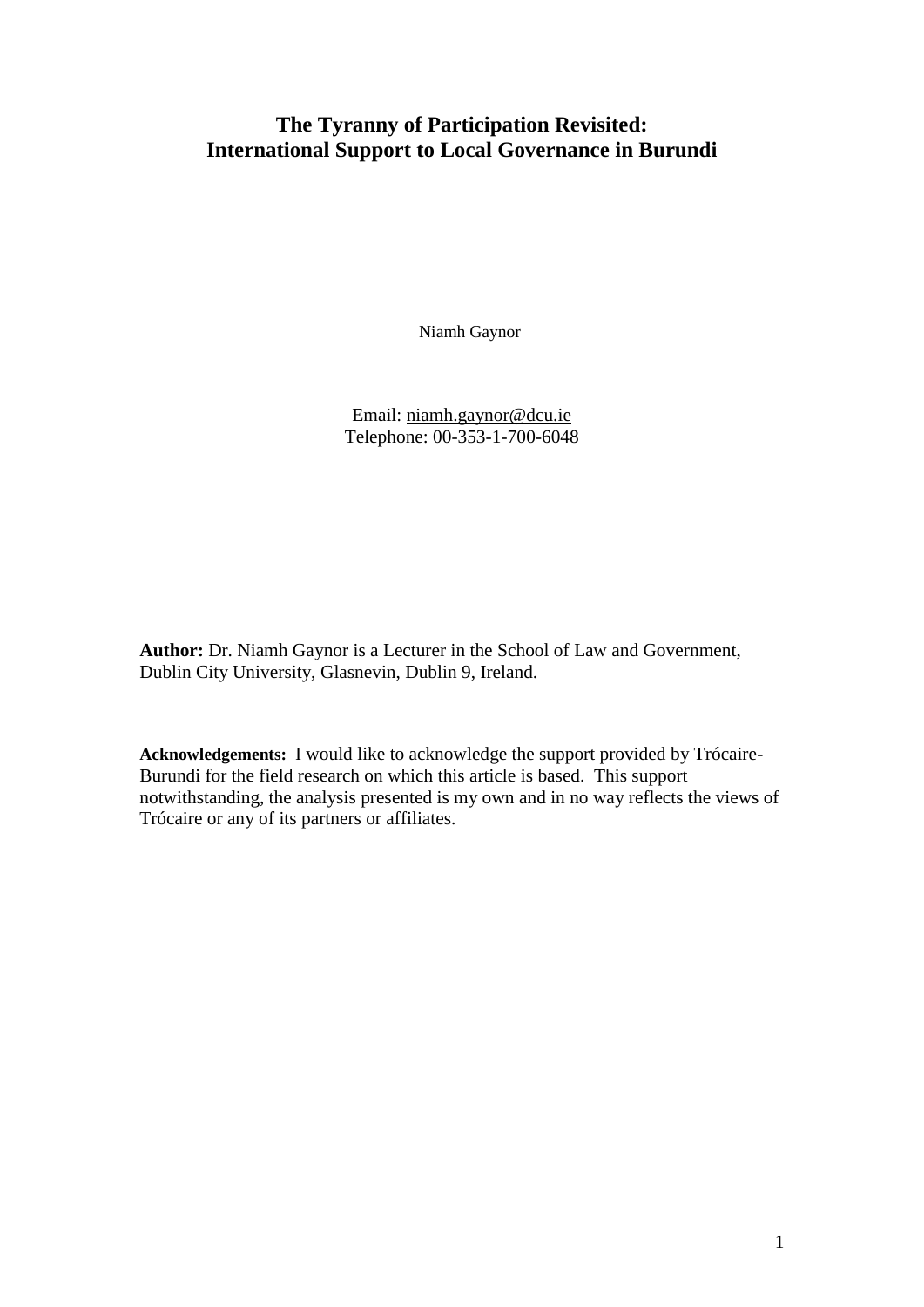## **Abstract**

The ubiquitous yet amorphous concept of participation has resulted in much critical debate on its impact and outcomes at both micro (project) and macro (policy) levels. In highlighting what some have termed the 'tyranny' of participation, these debates have also provided valuable insights into how participative spaces might be rendered more transformative. But to what extent have these contributions informed policy and practice on the ground, most particularly within agencies and among practitioners supporting so-called participatory initiatives?

Drawing on field research conducted in 2011 on local governance in Burundi, in this article I argue that the lessons and contributions from the literature have failed to impact upon international support to local governance developments in Burundi. Findings on direct and representative participation in local governance structures together with public and official understandings of what such participation means show continuities with the top-down, hierarchical and ultimately marginalising practices of the past. I conclude with some lessons aimed at realising the transformative potential of the opportunities offered by the reforms currently in place.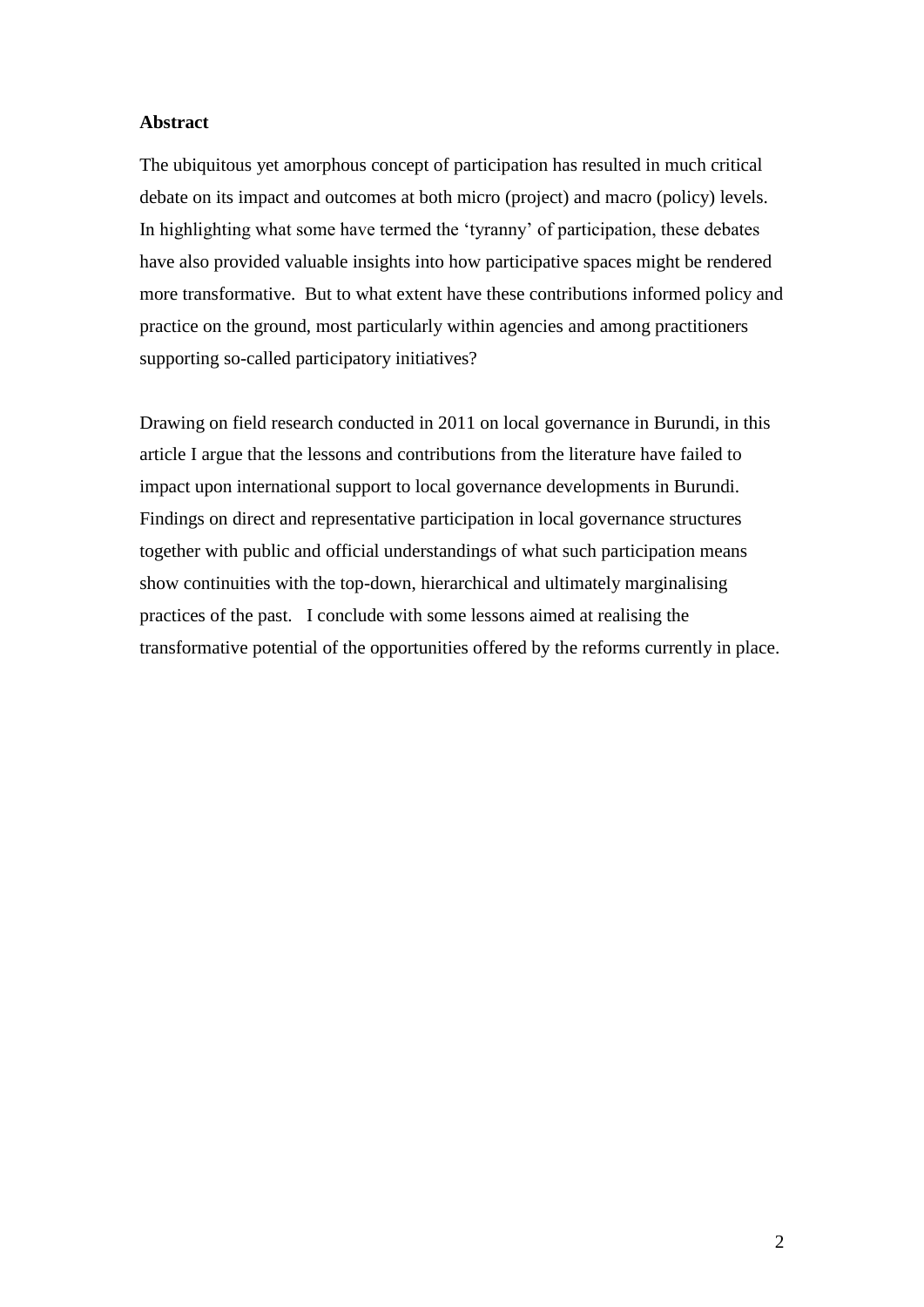#### **Introduction: Community participation: The potential and the pitfalls**

Like it or loathe it, participation as a concept underpinning both micro (project) and macro (policy) level development seems here to stay. From its roots in needs-based development in the 1970s and 1980s to its widespread adoption by mainstream agencies and policy makers in the global shift from governing to governance in the 1990s (Marsh and Rhodes, 1992; Kooiman, 1993), participation has emerged as a core concept underpinning local and national development policies and strategies alike. Its ascension to the mainstream in international development circles is possibly best exemplified by its adoption by the World Bank and other donors as a central concept underpinning both national level Poverty Reduction Strategies Papers (PRSPs) and local level decentralisation programmes adopted in over 80 per cent of developing countries from the 1990s onward. More recently, as criticisms of overly top-down, elite level peace-building strategies in post-conflict zones grows, community-based participatory approaches are also increasingly advocated as part of internationally supported peace-building strategies in these contexts (Berdal, 2009; Autessere, 2010; Kilroy, 2011). For proponents of participation, its advantages lie in its capacity to foster a sense of shared purpose, ownership and responsibility among fractured communities, in the process building social capital and enhancing state legitimacy (see for example DfID, 2006; Brinkerhoff, 2007; World Bank, 2011).

This rapid rise in popularity for participation among policy-makers and practitioners has been accompanied by a lively critical debate on its merits or otherwise.This discussion has been both timely and fruitful in that it has helped lift some of the conceptual haze surrounding this ambiguous 'buzzword' (Cornwall and Brock, 2005) highlighting, on the one hand, its power to radically transform political relations, yet on the other, its potential for exploitation, marginalisation and social control. Some are strident in their criticism, notably the contributors to the provocatively entitled *Participation: The New Tyranny?* (Cooke and Kothari, 2001) who, focusing largely on micro-level Participatory Rural Appraisals (PRAs), argue that so-called participatory approaches often fail to engage with issues of power and politics, in the process depoliticising local development processes. Others however, through their useful typologies or ladders of participation (see Arnstein, 1969; Pretty, 1995; and White, 1996), highlight the multiple contested meanings of the concept and draw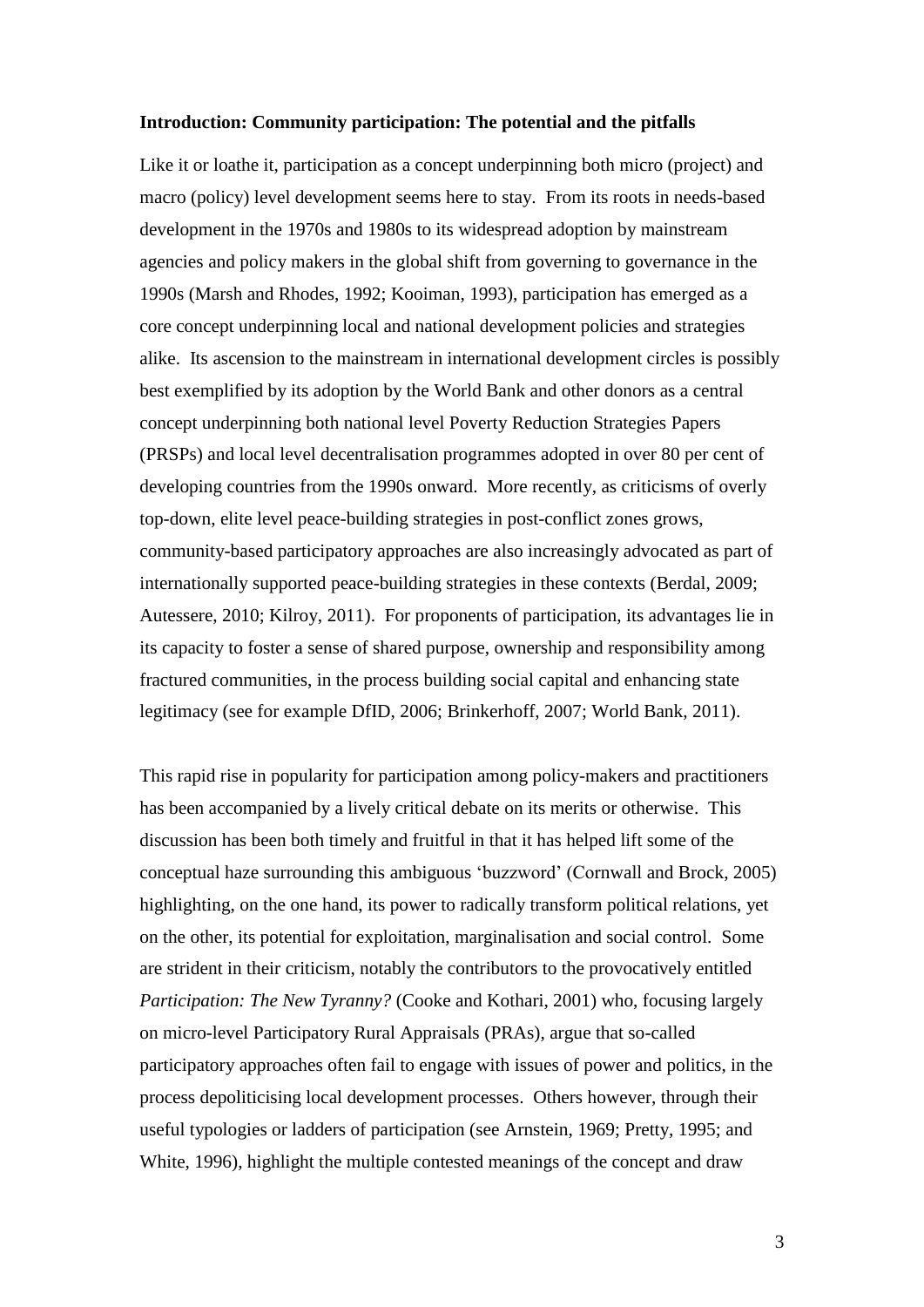attention to the consequent range of outcomes possible. Thus for some, participation may indeed serve to legitimise decisions already made – as many of the contributors to the *Tyranny* collection assert. For others, it may serve a purely instrumental function, making projects and activities more cost effective by drawing on communities' own resources. And for others again, it may aim at empowerment – strengthening communities' confidence and abilities to take decisions, hold political leaders to account and ultimately control their own destinies.

For those interested in this latter, more transformative meaning of participation – and this is where much of the recent peace-building literature appears to point (Berdel, 2009) as well as constituting the central aim of decentralisation (Crawford and Hartmann, 2008; Ogbaharya, 2008) – the critical debate has raised some important issues for consideration. Hickey and Mohan (2004) highlight the importance of understanding the ways in which participation relates to existing power structures and political systems as a basis of moving forward. Cornwall (2008) calls for more focus on participatory initiatives themselves in terms of who participates (and who does not), how they do so, and to what end. Gaynor (2010) emphasises the importance of a vibrant public sphere in highlighting and promoting reflection on the opportunities provided by participatory processes and in maintaining a public spotlight on what happens within them. Eversole (2012), in echoes of Robert Chambers' seminal question 'Whose reality counts?' (Chambers, 1997), challenges community development practitioners and professionals to rethink their assumptions about knowledge, capacity and formal institutions within these spaces. More specifically within African contexts characterised by high levels of distributional inequality, Larson and Ribot (2004) argue that community participation through elected or traditional authorities resembles a modern version of colonial indirect rule – effective as a means of managing labour and resources but ultimately avoiding the politics at the heart of community development. Drawing specifically from a study of natural resource management in Ghana, Marfo (2007) echoes this, arguing that traditional institutions are not necessarily representative of or accountable to the populations over which they preside and that additional mechanisms that open the space for citizen participation are necessary. Taken together, these contributions (and many others) highlight the intensely political nature of participative processes, the real challenges they pose to existing practices and cultures, and, depending on who is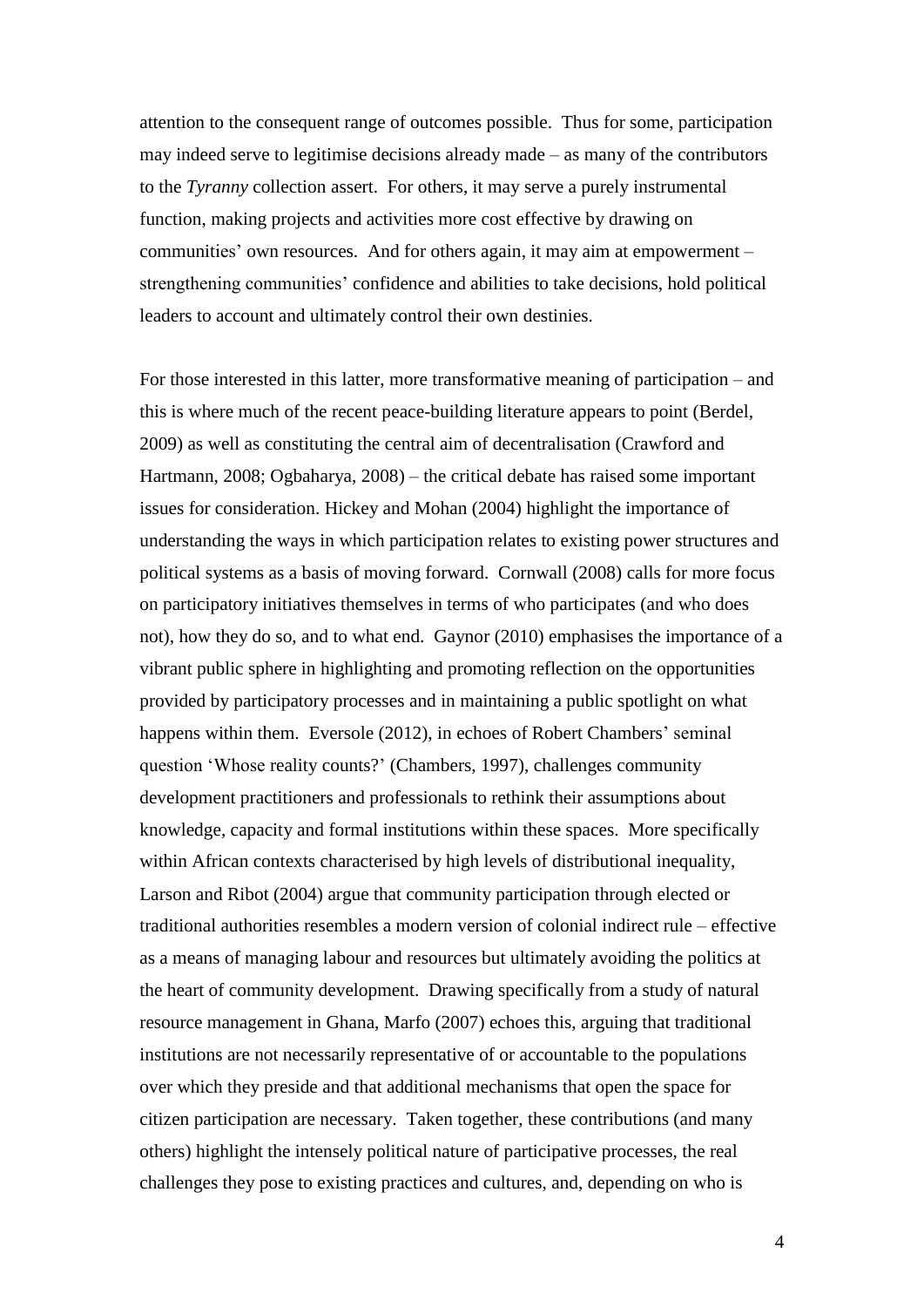involved (and informed), how and why, their potential to either transform or consolidate existing political relations. Clearly, there is nothing simple about participation and, for those engaged in or supporting participative processes, there is much to consider. So to what extent have these insights and contributions informed policy and practice on the ground, most particularly within agencies and among practitioners supporting so-called participatory initiatives?

This question forms the basis for this article which draws on fieldwork conducted in 2011 on local governance in Burundi. I present evidence to show that, despite a promising legislative and institutional context explicitly aimed at broad-based community participation in local development, international support to the practical roll-out of local governance reforms has reverted to an instrumental, apolitical, technocratic approach. When considered in an historical context, I argue that such an approach reproduces a dangerous old 'tyranny' – elite manipulation, exploitation and intimidation of communities in the name of 'community participation'.

I develop the argument as follows. In the following section I set out the research design and methodology employed in the study and include an account of my own positionality and standpoint in this regard. In the third section I present a brief historical overview of Burundi's socio-political context together with the governance reforms providing for community participation introduced following the signing of the peace accord of 2000. In the fourth section I present the findings from the fieldwork under five headings – direct community participation; representative participation; public awareness of and engagement in the process; public and official understandings of the participation; and supports offered to the new governance process. I conclude with some practical lessons which may assist in realising the transformative potential of the opportunities offered by legislative and institutional reforms into the future.

## **Research design and methodology**

The findings presented in this paper draw from a wider study of local governance and peacebuilding in the African Great Lakes region supported by both my own institution, Dublin City University (DCU) and the Irish non-governmental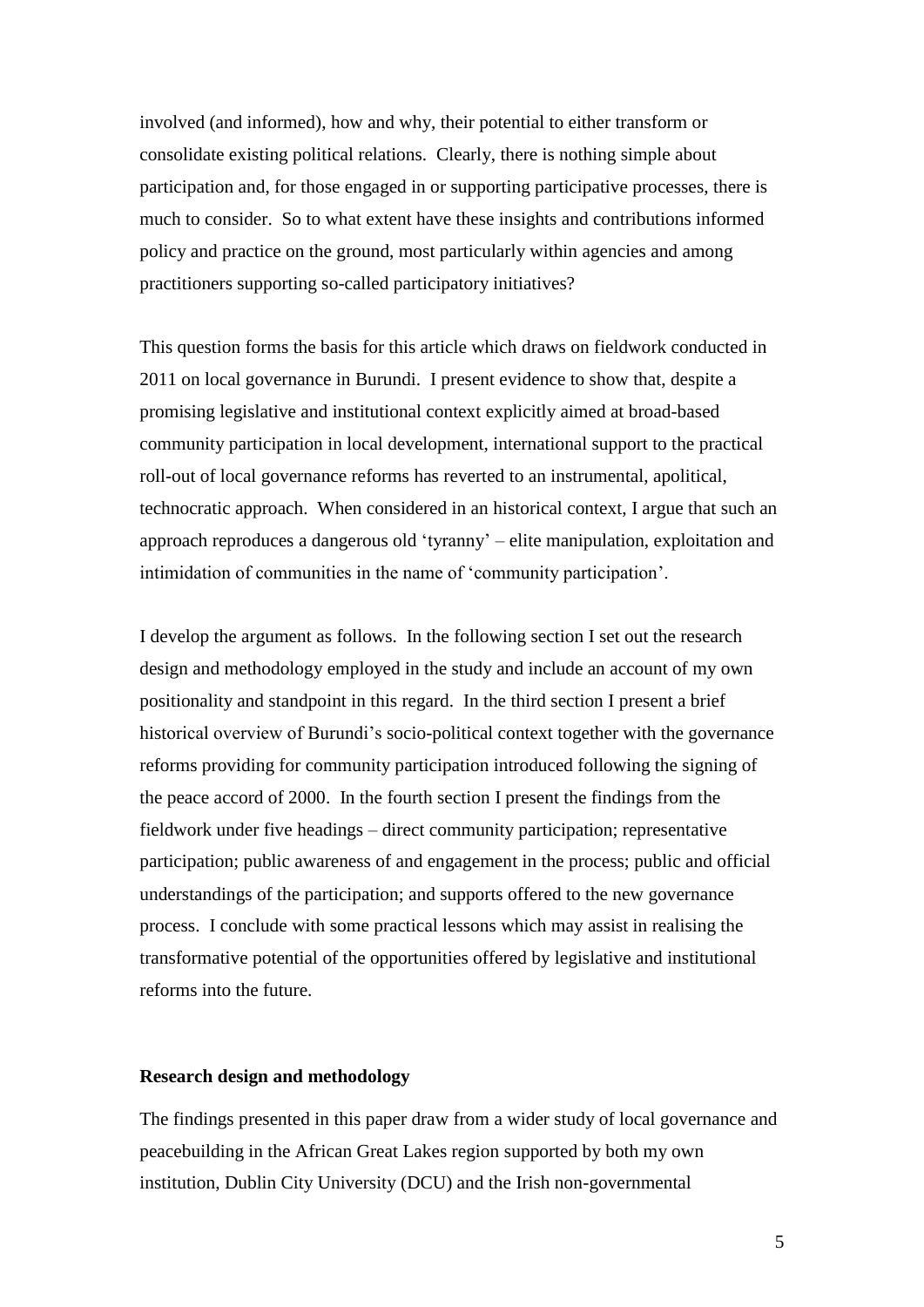organisation (NGO) Trócaire which supports the work of local NGOs and community-based groups in a range of countries in the global South. While I have a long history of collaboration with Trócaire, the study is not a traditional consultancy piece. The research aims, design and methodology are my own and, rather than putting forward specific policy advice and/or recommendations as is common with consultancy research, my approach is to highlight what I feel are significant broader issues leaving Trócaire and its partners to deliberate on what this means for their work on the ground. This particular paper has grown out of ongoing reflection and deliberation with Trócaire on what specifically staff, partners and the people they work with understand by the concept of participation and what this means for their work (including a two-day feedback workshop with Trócaire partners in Burundi, a webinar with Trócaire colleagues working in this area in eight countries worldwide, a presentation and exercise at Trócaire's annual conference in Ireland, and ongoing email discussion). As such, it represents a small (though not insignificant) part of the overall research and develops the conversations that have ensued with Trócaire colleagues over the past year. From my own perspective, the overall research is normatively grounded in my own view (supported by the recent peacebuilding literature cited above) that state-building in fragile states needs to move from a focus on elites and elite-level institutions to an broader focus on inclusive and responsive political society including those heretofore marginalised and, at times, exploited by political elites. The overall research project is designed to include both formal and informal governance arrangements in this conception of political society. Field research in Burundi with both individuals and focus groups began with an exploration of how specific local issues (identified by participants) were addressed within the community. It soon became apparent that issues are either fed through formal mechanisms or not dealt with at all. As no informal governance arrangements were uncovered, the focus turned to the formal process of decentralisation and the opportunities this offers to communities.

Field research for the Burundian case study was conducted by myself with translation from Kirundi to French, where necessary, provided by one of Trócaire's local partners. The research was carried out in January, August and September of 2011 both in the capital Bujumbura and in 8 sites distributed across 5 of the country's 17 provinces. The 8 sites were selected to reflect a cross-section of the country's

6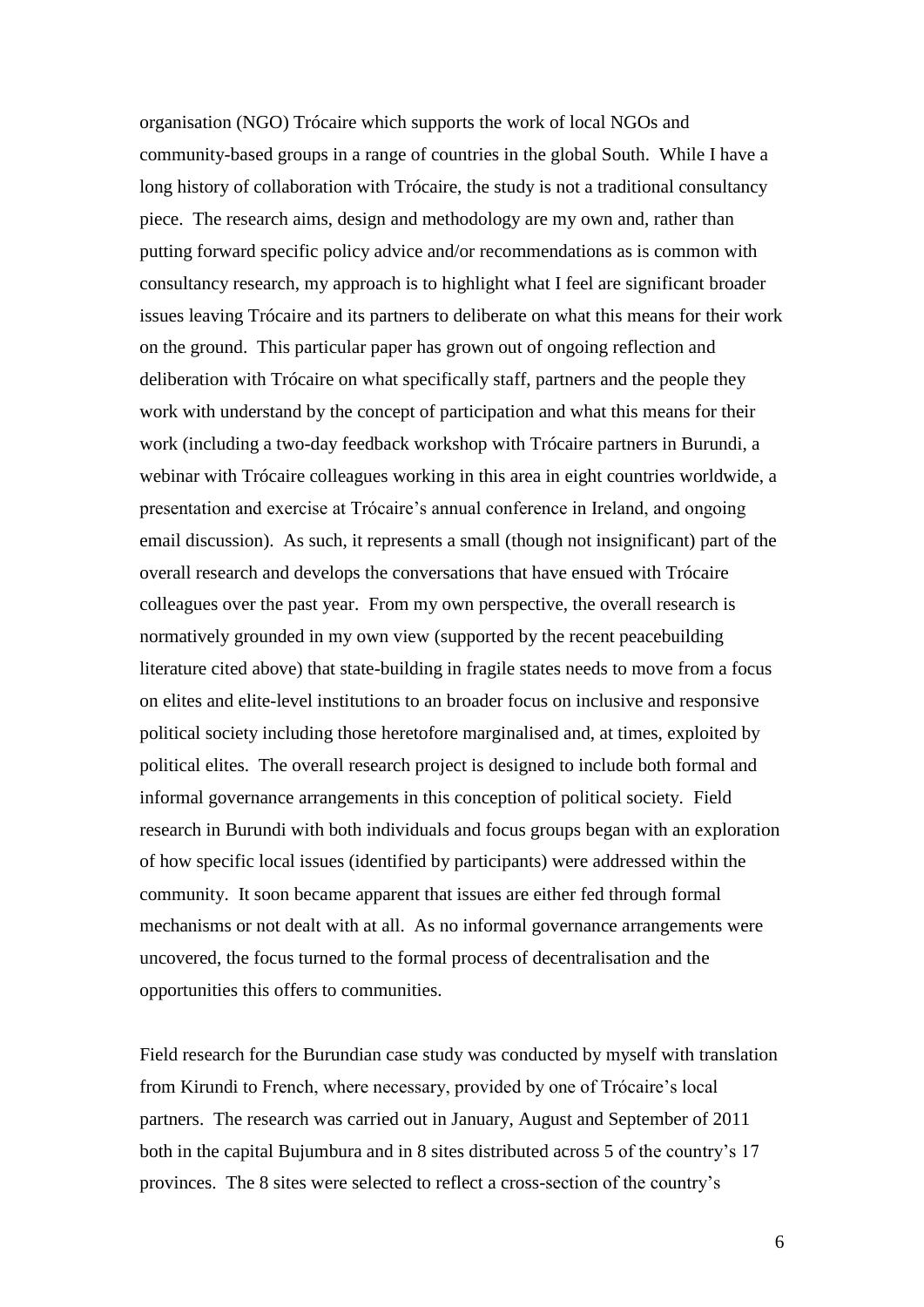population (in terms of population density, socio-economic conditions, ethnicity, and current levels of low-level conflict). Overall I conducted 36 structured interviews (with 18 women and 18 men selected randomly on transect walks across the sites) and 16 focus groups (gender disaggregated and comprising between 6 and 10 participants) with randomly selected community members across the 8 sites. I later collated and coded the open ended responses to the structured interviews and processed these using *SPSS* software. The aim of the focus groups was to explore the issues raised in structured interviews in more depth as well as to uncover any other relevant issues not covered by the interview schedule. In addition, I conducted 8 semi-structured interviews with local (commune and hill level) officials and 9 semi-structured interviews with international and national level donors, ministry officials, NGO representatives and commentators in Bujumbura. I also collated and analysed relevant legislative and policy material. While this paper deals with just one aspect of the research, broader research findings are presented and analysed elsewhere (see Gaynor, 2011 and Gaynor, 2013).

## **Burundi: A troubled past and an uncertain future**

Burundi is a small, densely populated country in central Africa. It is also one of the poorest, most inequitable and most insecure regions on the continent. Since attaining independence in 1962 the country has been plagued by internal conflict and violence, most recently a civil war which, breaking out in 1993, lasted over ten years. Involving widespread human rights violations, this has resulted in the social, economic and political exclusion of wide swathes of the country's population.

In the shadow of its neighbour Rwanda, there is a popular tendency to attribute the country's problems to ethnic grievances alone (like Rwanda, Burundi possesses few natural resources). However, more systematic analyses within the literature argue that that the causes of poverty, insecurity and conflict are more complex (Hammouda, 1995; Lemarchand, 1996; Ndikumana, 2000; Ngaruko and Nkurunziza, 2000; Reyntjens, 2005; Uvin, 2008, 2009). For these analysts, the roots and ongoing drivers of the country's problems lie in the state apparatus itself – both the "*predatory bureaucracy which cares only for its own interests"* (Ngaruko and Nkurunziza, 2000: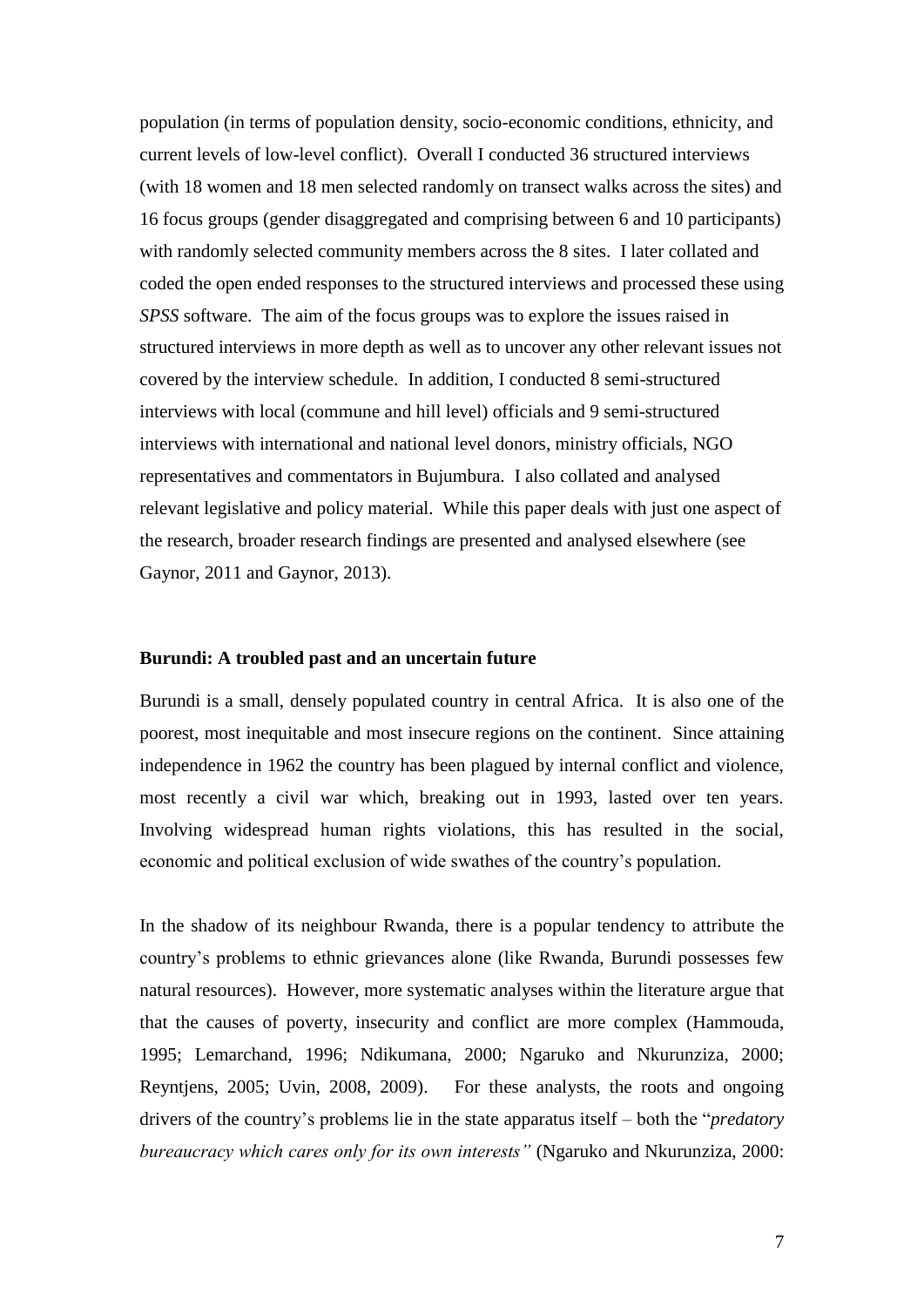370) and the struggles for economic resources among and across different groups of the political elite. Peter Uvin expresses this succinctly…

*This system is at the core of Burundi's problems. It is an institutionalized system of corruption, social exclusion, impunity, unpredictability, a total lack of accountability and clientelism. It has gorged itself for decades on aid money. Every Burundian knows this system, in which small groups of people use the state to advance their personal interests. It is the key problem and the main cause of war, not ethnicity or poverty.*

(Uvin, 2008: 109-110)

This system both relies on and has resulted in a citizenry which is frequently manipulated and/or intimidated by its leaders, with such manipulation and intimidation facilitated by the strongly hierarchical nature of social and political relations within the country. These relations are rooted in both the county's precolonial monarchy and subsequent colonial rule facilitated, in part, through a rigid, top-down decentralisation structure introduced towards the end of the colonial period in 1959 (see also below) (Hammouda, 1995; Uvin, 2009).

These egregious systemic problems were acknowledged by all involved in the peace negotiations of the late 1990s. A central part of the final peace accord, which involved all but one of the principal rebel groups, was mediated by regional leaders (Julius Nyerere followed by Nelson Mandela) and signed in Arusha, Tanzania in 2000, was the agreement to introduce a new decentralisation programme aimed at dividing power and resources across rural communities. With assistance thereafter from international institutions, this new programme was written into the new Constitution of March 18<sup>th</sup>, 2005. A Local Government Law was adopted that same year, a Decentralisation Policy was published in 2009, and local institutions were put in place with the first commune levels elections held in 2005 and hill level elections in 2010.

As the relevant legislative and policy texts set out, this new model of governance envisages "*a new state culture, a new politico-administrative spirit within the state…"*  (Gouvernement de Burundi, 2009: 56) which "*aims at the active participation of all the population in defining and implementing economic and social development policies in their localities."* (Gouvernement de Burundi, 2009: 10). In theory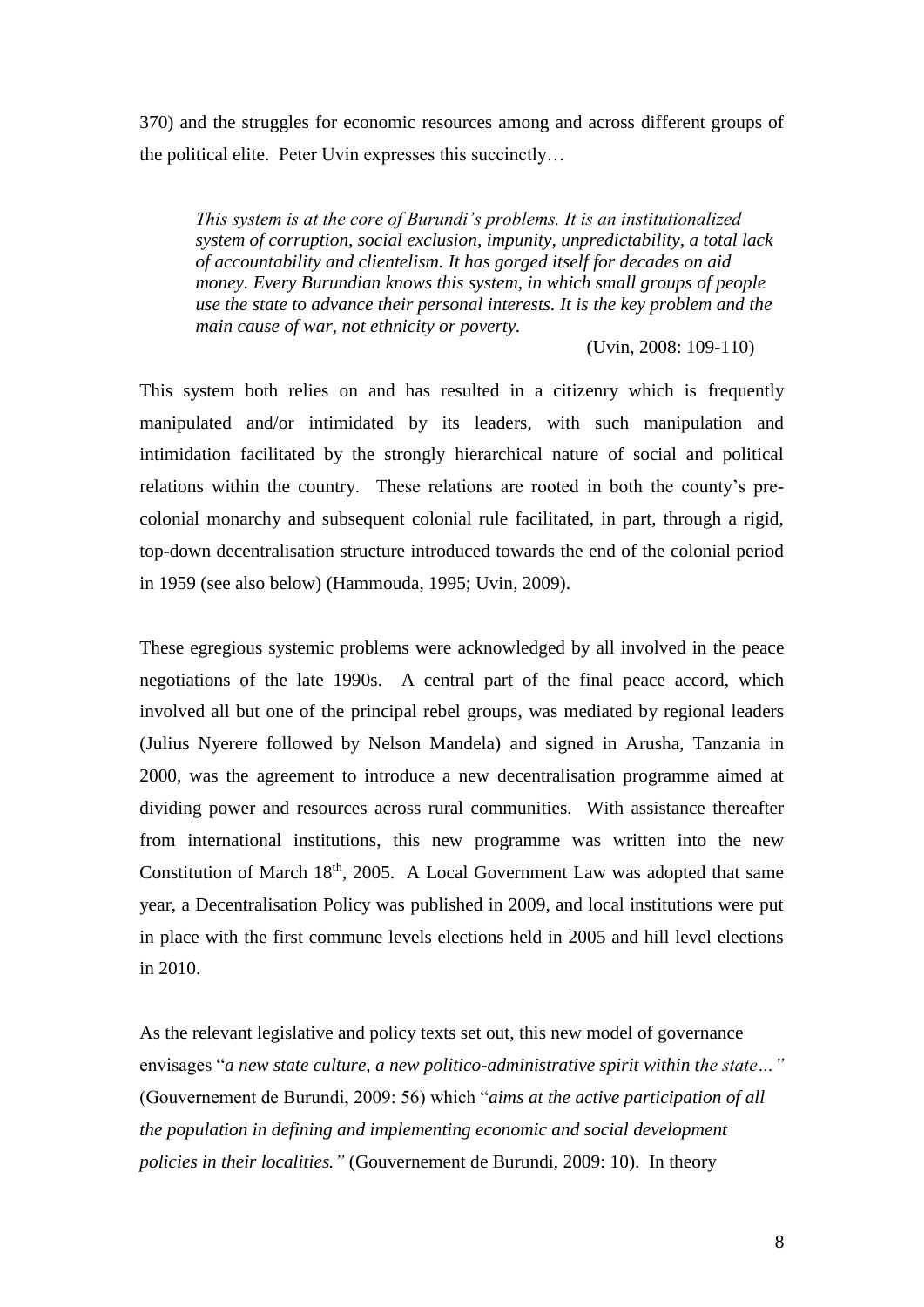therefore, the newly introduced programme is aimed at a radical political transformation, offering numerous opportunities for downward accountability and active citizen voice and participation in local affairs. But how do these radical policy and institutional developments play out in practice and to what extent has international support to the process sustained its historically-rooted, politicallycentred approach? In the following section I set out the principle findings in relation to this question.

#### **Participation in practice: Past tyrannies revisited?**

The principle findings in relation to how participation is playing out in practice on the ground are set out in this section. Following the issues introduced in the first section, the findings are presented under five main headings: direct community participation; representative participation; public awareness of and engagement in the new institutions; public and official understandings of participation in this context; and supports offered to the new governance reforms.

## *Direct community participation*

A range of provisions for direct community participation are set out in the Local Government Law of 2005. At commune level, council meetings, held three times a year, should be open to the public and minutes and decisions reached at these meetings should be posted on notice boards outside commune offices (Articles 10, 19 Gouvernement de Burundi, 2005). In addition, an annual progress report prepared by the commune Administrator should be made publicly available (Article 31). Twice a year, direct community participation should be assured through public meetings between elected council members and local communities where participants may pose questions and propose ideas to commune council members (Article 15). At the more local hill level, heads of hill councils should organise public meetings for all hill residents at least three times a year to collectively analyse local issues (Article 37).

Although local officials are well aware of these provisions for direct community participation listing them in detail in interview when asked, few of these actually take place. Of the 8 commune offices visited, just 2 had any relevant information posted on their notice boards. One had posted a notice (in French which is not widely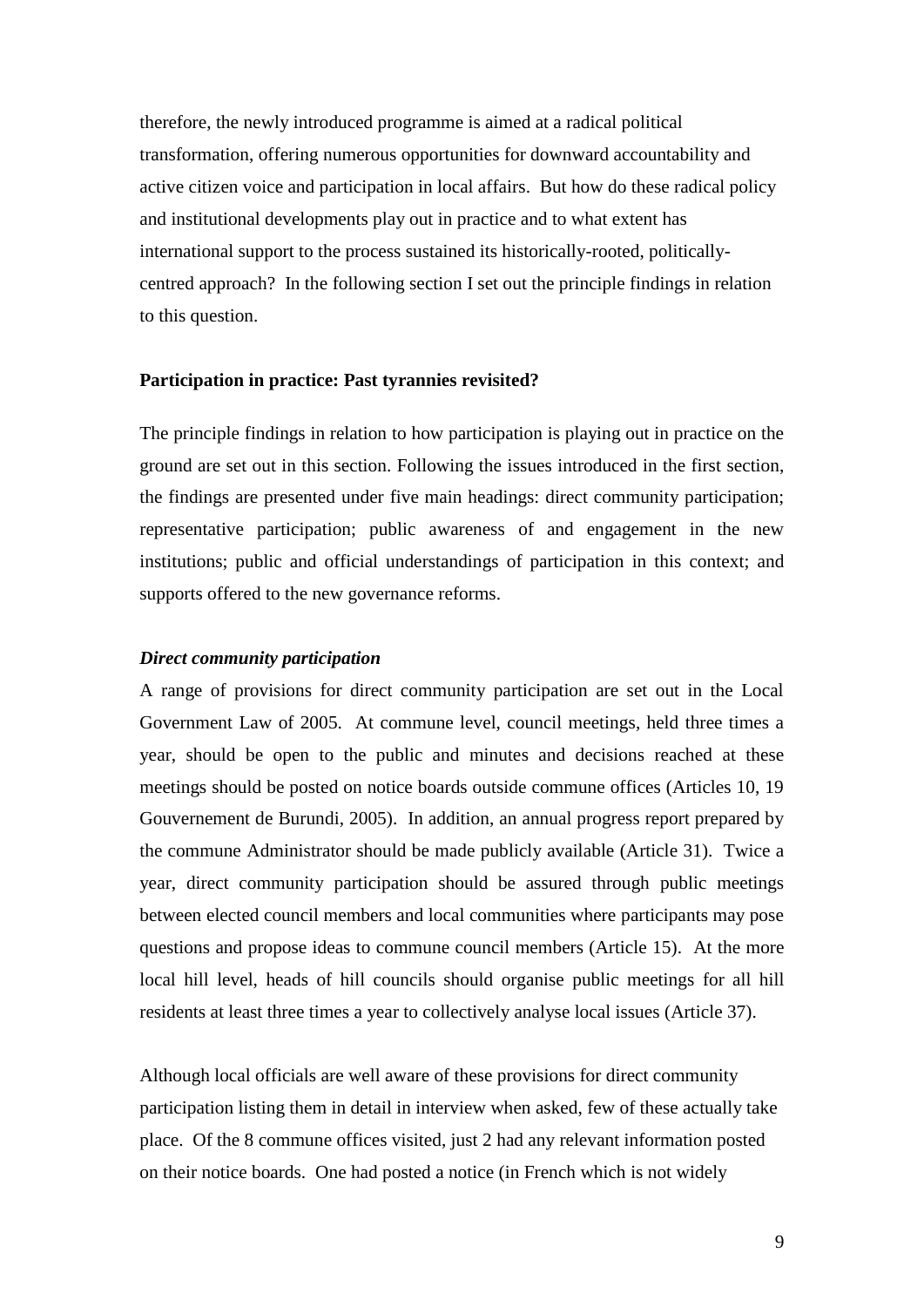spoken) of an upcoming meeting, while the other had, in line with the procedures set out, posted a record of deliberations and decisions taken from the previous meeting. None of the 8 communes visited had disseminated information on their annual budgets and none had carried out the required public meetings. An exception to this are specific public meetings organised and attended by the administrative head of the commune council (Administrator) alone where the community is mobilised to collect taxes for specific local development projects determined by the commune council. This pattern is mirrored again at hill level where, of the 22 hill councils examined, council committee meetings were reported to be sporadic and no hill councils had held public meetings with communities. Once again, an exception to this was meetings held to collect taxes and organise local community labour for specific projects as instructed by the commune Administrator. When asked why meetings between elected officials and communities allowing for direct community participation beyond tax collection and labour mobilisation were not held, officials responded that such meetings prove too costly and no revenue has been made available to hold them.

#### *Representative participation*

In the relative absence of opportunities for direct community participation I also explored the efficacy of representative participation at both hill and commune level. As I have already noted, commune and hill level elections in 2005 and 2010 respectively allow for participation through elected representatives. The efficacy of this representation was explored by examining who these representatives are and how they represent their communities. The party politicisation of the process at commune level – where candidates run in a grouping on a party list rather than as individual candidates – means that all commune representatives are active party members, accountable to their party superiors as much as, if not more than, their constituents. All councillors interviewed have been active party members for some time and spend more time in the capital than in their communes. The only publicly accessible representative appears to be the Administrator and s/he appears to be only accessible to a limited number of people on an individual basis. Of the 162 hill residents involved in this research, just 5 (4 men and 1 woman) have consulted with their Administrator over particular matters (the woman consulted a female Administrator).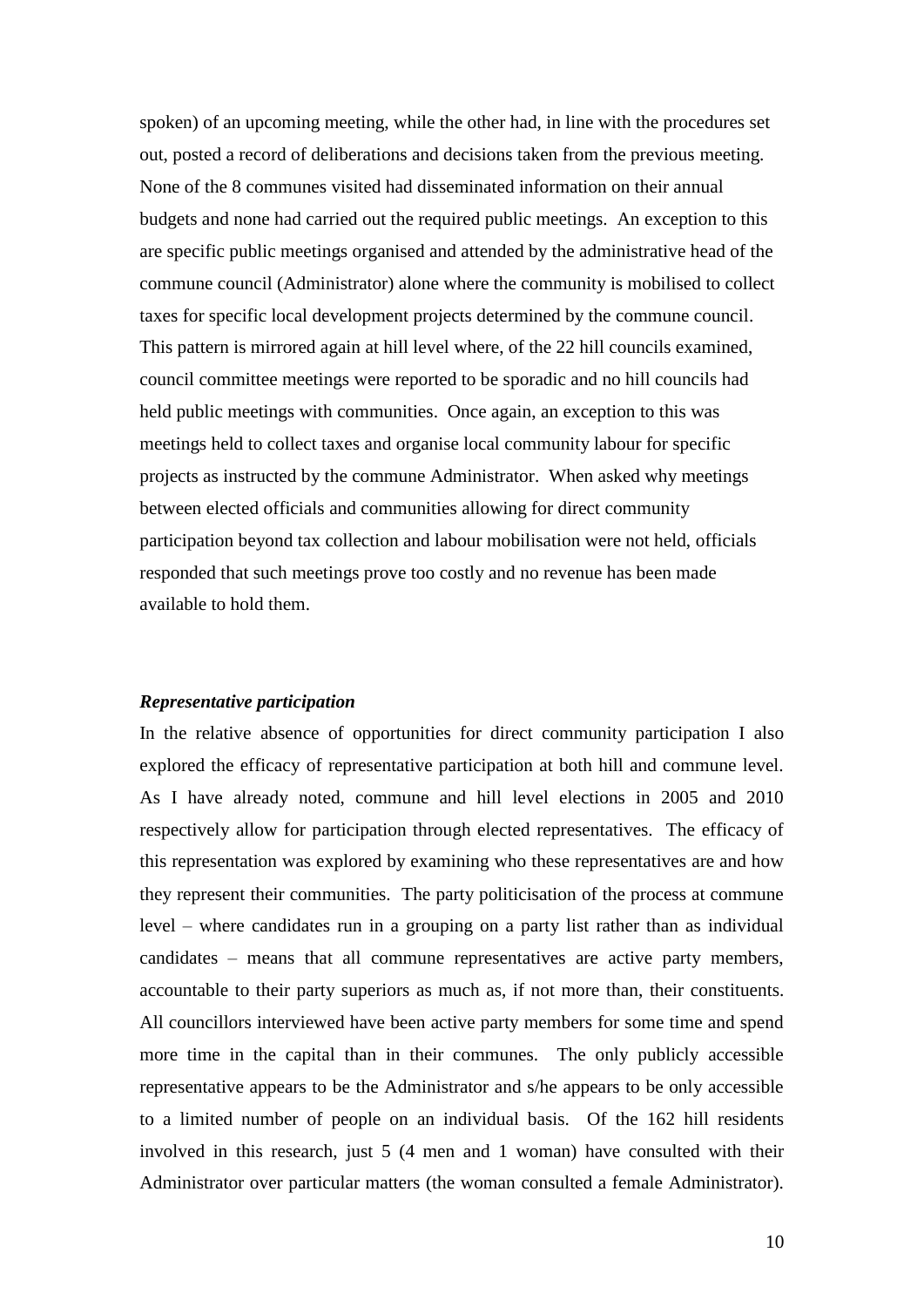Each of these 5 live in or in the vicinity of the commune centre. For many others, in the words of one resident, *"it [the commune council] is for people at a higher level"* and many noted that it is not possible to personally access commune council members as only heads of the hill council or those with specific contacts can do this.

The situation is somewhat different at the more local hill level where councils are made up of local non-party representatives who pose their candidature on an individual basis. However, many of the newly elected representatives are traditional authorities and leaders from past systems. Indeed, despite the radical new vision of the reforms, one of the most popular qualities in a local representative sought by voters interviewed (along with honesty and integrity) was a track-record and experience of 'administration'. The result appears to be a narrow and selective form of representation, mirroring that at commune level. Only 6 out of the 162 residents consulted (4 men, 2 women) stated that they have gone to their hill council with issues to be resolved (the issues were disputes with neighbours over land boundaries (3 male); theft in the home (1 male, 1 female); and family disputes arising from the widespread practice of 'polygamy' or wife abandonment (1 female)). For those that have not approached their hill council, when asked why not, some noted that they have not yet had issues which need resolution, while others (predominantly women) pointed out that the issues they face are of no interest to their (predominantly male) council members.

#### *Public awareness of and engagement in the process*

The findings so far may appear somewhat surprising given the radical, transformative aspiration of the governance reforms. Yet investigations into public awareness around these reforms revealed that communities remain largely unaware of them. None of the hill residents interviewed for the research had ever attended either a commune or a hill council meeting or knew that they could. None were aware of the provisions for public meetings and direct community participation within these. Just 30 per cent of the residents interviewed had some idea of the role and activities of the commune council (roles cited were maintenance of peace and order and tax collection). In contrast, 84 per cent of residents interviewed cited roles for the hill council. The top two roles cited were local conflict resolution and the organisation of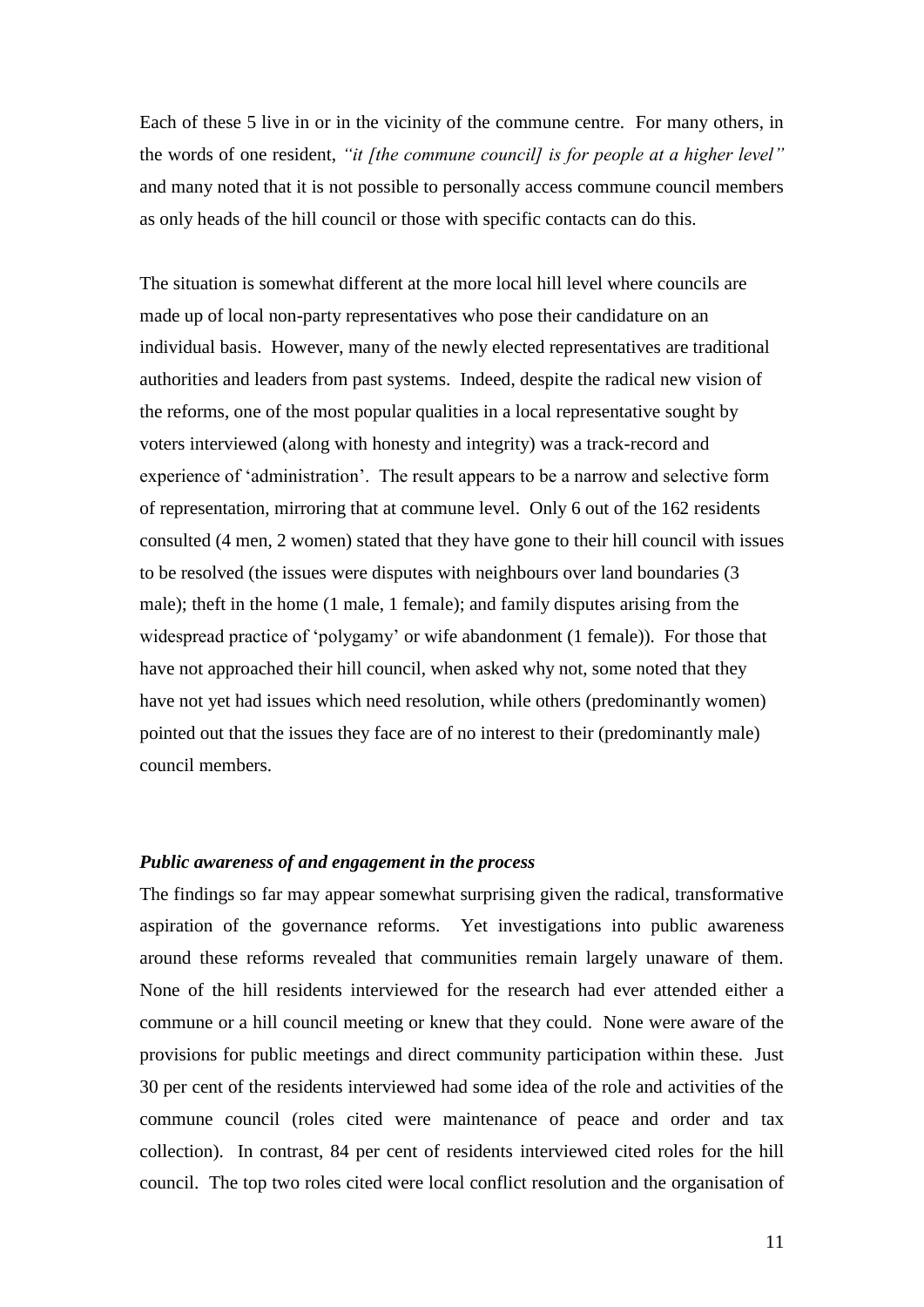community labour. Thus, communities largely view their representative bodies as relatively remote top-down authorities regulating local affairs rather than as truly representative portals for their own views, ideas and plans as envisaged within the reform process. This leads on to the question of what the different actors understand by the concept of participation in this context.

#### *Public and official understandings of participation*

Noting that participation was a central concept underpinning local governance reforms at the outset, all actors were asked how they saw community participation being assured within local processes and to what end. For international sponsors of the programme (the EU, the World Bank and Co-operation Suisse), noting the serious shortfall in funding for local community projects, community participation was partly seen as a cost-sharing exercise where, through both labour and financial contributions, communities assist in funding specific projects and activities determined by commune councils or external agencies. This is evidenced in the requirement for counterpart funding (in the form of local financial contributions and labour) for World Bank and the EU funded micro-projects at local level. This interpretation was mirrored by local council officials (at both commune and hill levels) who talked of calling people to public meetings when money was to be collected or community labour / 'community development works' (CDWs – see also below) to be organised. Community participation was thus, once again, viewed as a cost-sharing exercise. As I have outlined above, for local community members themselves both hill and, most particularly, commune councils continue to be viewed more as authorities to be obeyed rather than as bodies to represent community interests. And so many residents interviewed found the question on whether they 'participate' within their local structures difficult to understand. When adjusted to a question on how they 'interact' with these structures, many mentioned participating in CDWs when instructed to do so by their community leaders. For the majority of residents interviewed, this was their sole point of contact with their representative bodies.

While clearly representing an instrumental view of participation, this understanding also reflects the current practice of *travaux de développement communautaire'*  (CDWs) – weekly (from 7am to noon each Saturday) obligatory community labour works organised by local authorities. Every Saturday morning, be it in the state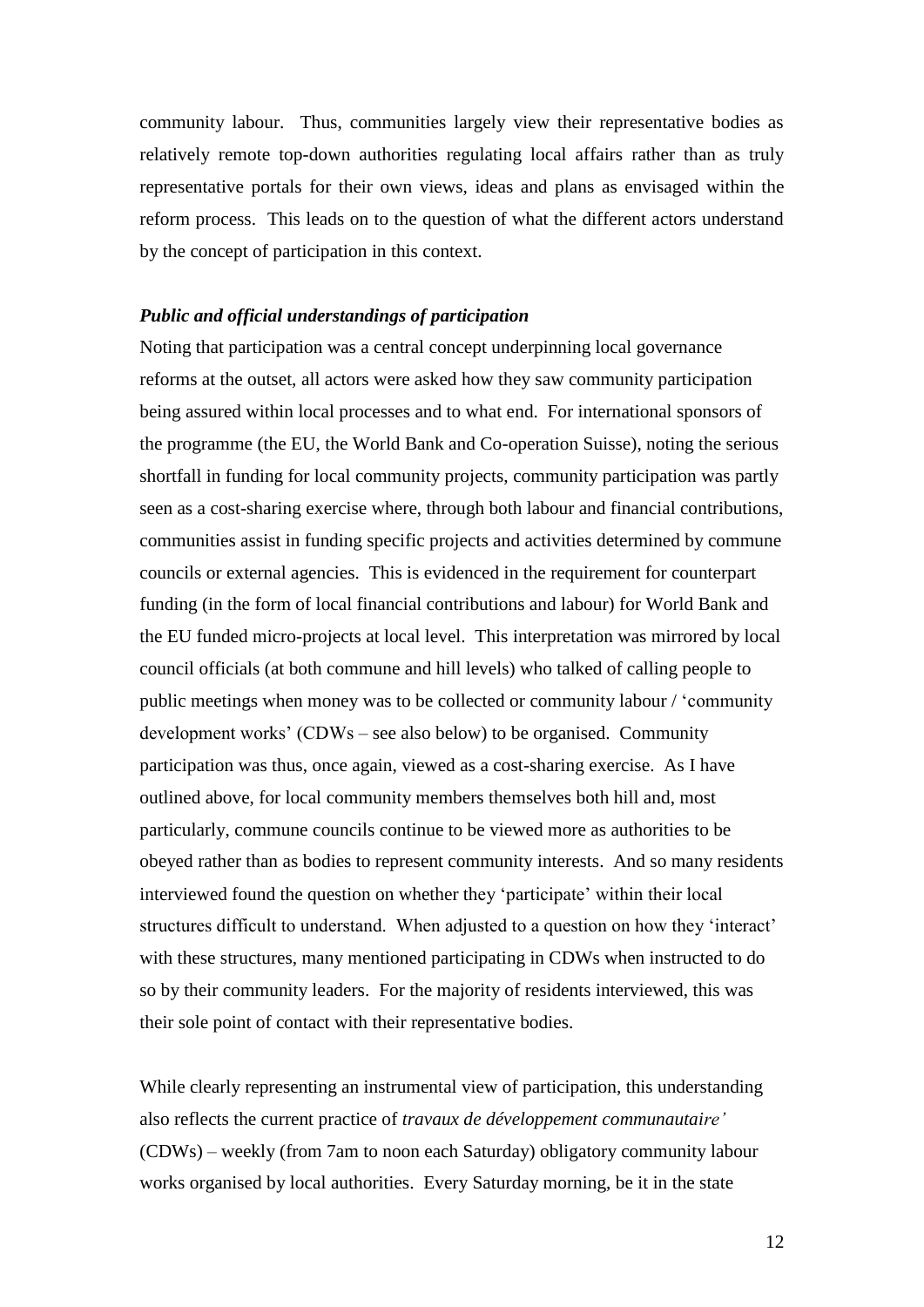capital Bujumbura, or in rural areas across the country, people can be seen working together under the supervision of their local leader in a range of areas – activities include construction, road maintenance, water drainage and anti-erosion measures, well/bore hole maintenance, reforestation/tree planting etc... Although, in theory, everyone over the age of eighteen must report for work, participation in these CDWs appears to be somewhat uneven. During my time in Burundi, I observed more women (including children certainly under the age of eighteen) than men engaged in these works in rural areas, and the absence of Burundi's more affluent citizens both in rural areas and in the capital was apparent week after week. These observations were supported by interview respondents who noted that this is indeed the trend. While, in a country with such limited financial resources, such communal works are certainly useful in maintaining and perhaps even fostering shared ownership of and responsibility for common resources, the roots of this practice in both the colonial and pre-colonial era, where communal works were organised for the benefit of authorities and managed *à la chicotte* (by the whip) are important to note (see Guichaoua, 1991 and Nsabimana, 1993 for fuller accounts of the continuities of this current practice with those of the past).

Community participation, in the voiceless, powerless, and potentially exploitative form set out here in the form of CDWs represents a significantly different version to that set out in the texts, regulations and provisions underpinning the new decentralisation programme. Indeed, it risks reproducing the old system of decentralisation first introduced by the Belgian authorities towards the end of the colonial period in 1959 and continued following independence in 1962. As the Burundian political scientist Elias Sentamba (2011: 4) has written, this experience was not positive. The system served as a system of political and social control, with authority exercised in a rigidly hierarchical top-down manner and community participation limited to carrying out the orders of local level officials and leaders who in turn reported to Provincial and central authorities.

## *Participation without politics: The limitations of international support*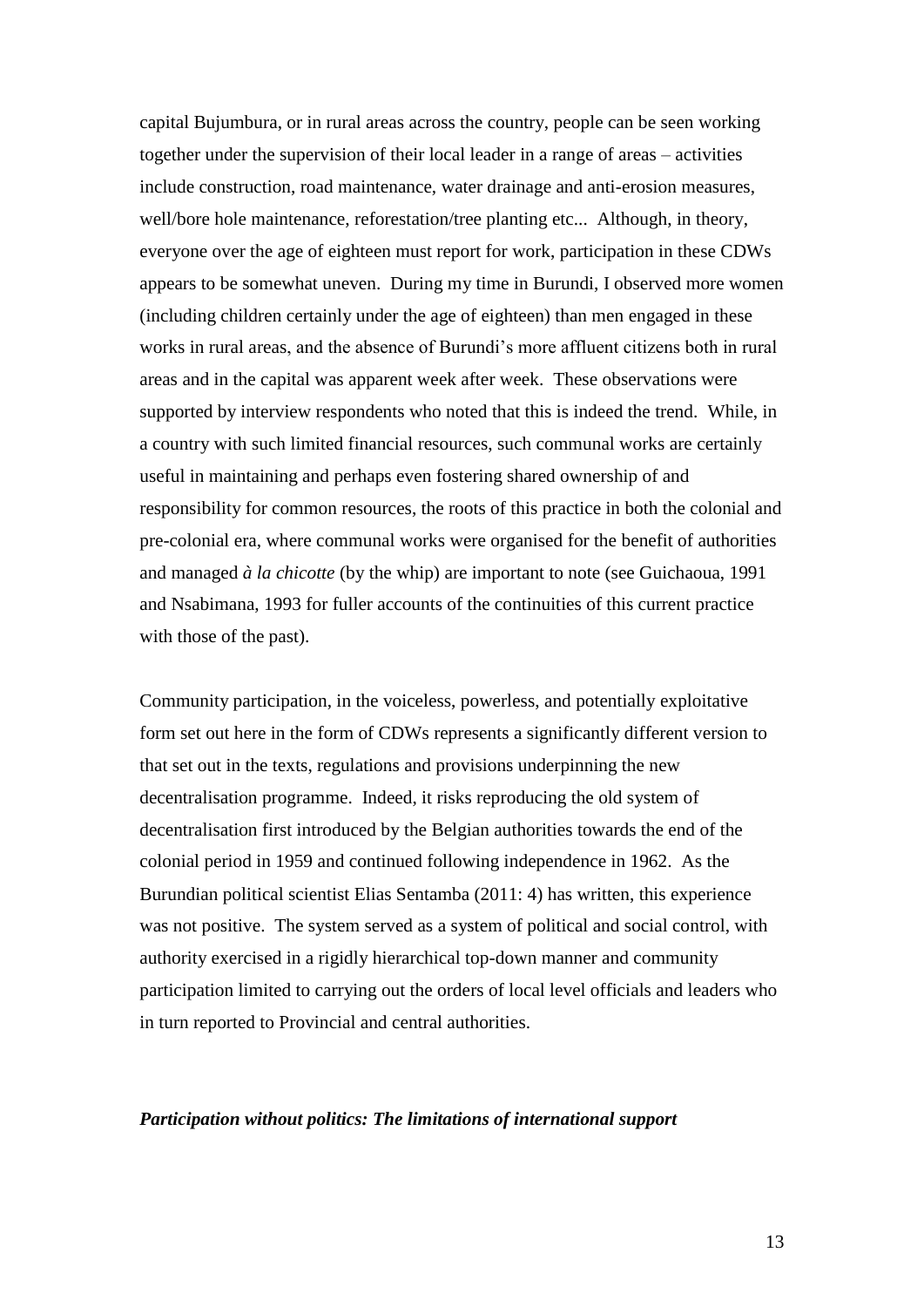Overall therefore, experiences on the ground point to a significant gap between the transformative roots of the reforms and their practical roll-out. The final question which remains is why. With this in mind, I examined the nature of international support to the process. As well as involving the construction of commune offices, election monitoring and support in the preparation and dissemination of relevant texts, ongoing international support involves funding for micro-projects and training workshops for local officials and some select community members. This training is often contracted out to local NGOs, and community members are selected by local officials. Commune Administrators and officials interviewed for this research reported that they participate in, on average, two training workshops of between three and five days a month. This amounts to between a third and a half of officials' total working hours. None of the residents involved in this research had participated in, or were aware of, these workshops.

While it lay beyond the remit of this particular research to comprehensively evaluate these workshops, interviews with both international sponsoring agencies and local NGOs contracted to carry out the training revealed that the focus lies very much at an administrative level, aimed at putting in place policies and procedures to account for budget spending rather than dealing with the more political transformations required. Administrators and local officials interviewed re-iterated this, drawing attention to the range of financial and administrative procedures covered by their training when questioned about its content.

This apolitical, technocratic focus in international support has three potential consequences. First, it reinforces traditional political hierarchies by creating insiders and outsiders – 'experts' (the trainers and trainees) and the rest. This is antithetical to the political transformations underpinning the new governance reforms. Second and very much related, the pedagogical style employed reinforces norms and assumptions among official and NGO staff about the superiority of expert knowledge. Indeed, a recent comprehensive evaluation on the training programme run throughout the country by the World Bank is strongly critical of the top-down pedagogical style of trainers (Baltissan and Sentamba, 2011). Rather than adapt their language and techniques to their groups, the evaluators note that trainers consistently deliver the same monotonous and directive 'magisterial speeches'. And so, in an environment

14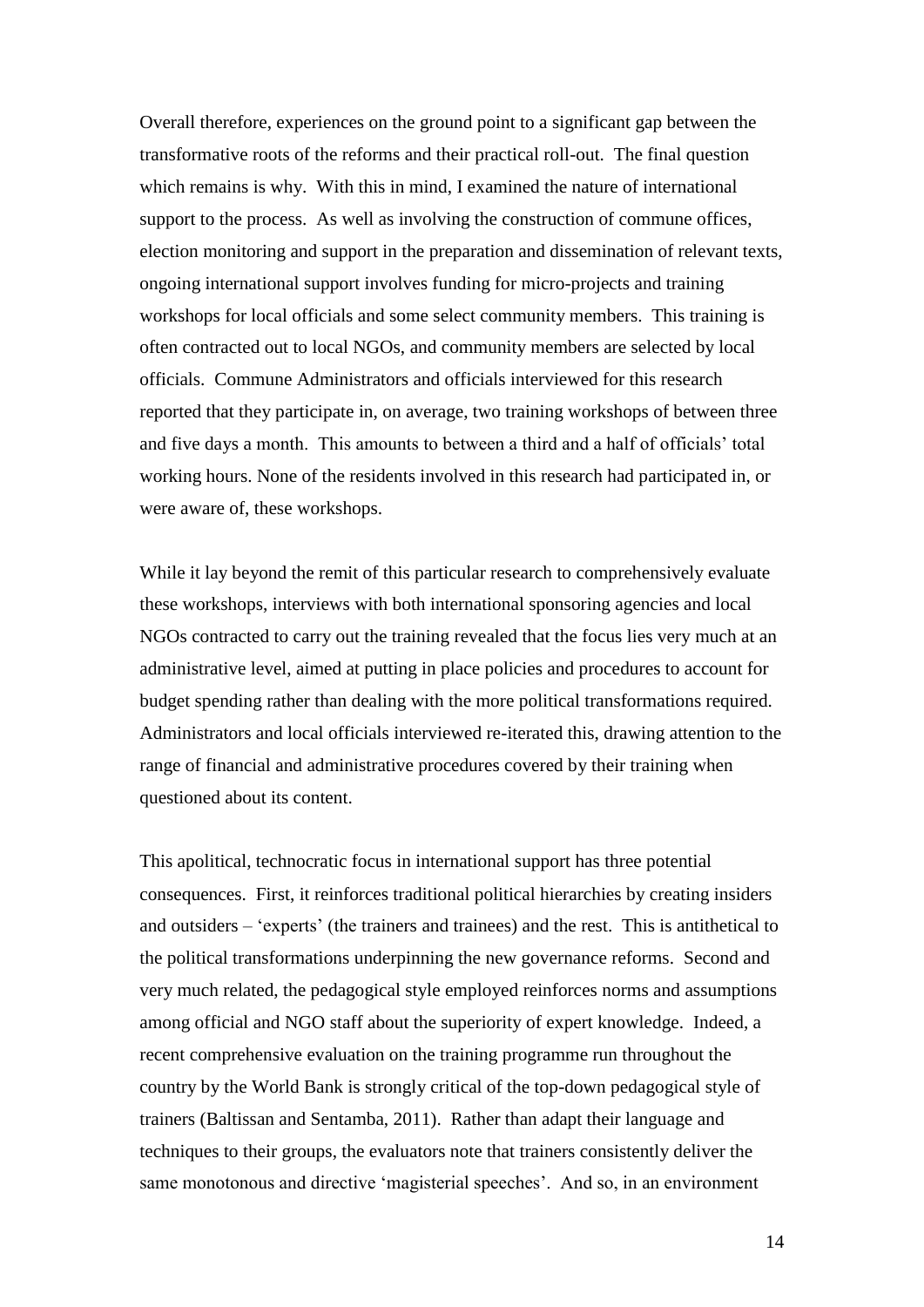not conducive to accountability, local elites learn that they now know best, that it is their knowledge and capacity that 'counts', and that there is therefore little to be gained in engaging communities in direct participation through public meetings. And third, the lack of broader public awareness campaigns on the new process means that there is little public debate on or awareness of the new political transformations entailed therein and therefore little incentive to promote them.

### **Conclusion: Transforming participation – some practical lessons**

A combination of factors has resulted in a gap between the transformative changes envisaged by architects of the new reforms and their practical roll-out on the ground. As the core political ambitions of the reforms have been over-written with a technocratic, administrative focus, the central concept underpinning them – community participation in both decision-making and actions at local level – has been lost. Politics, within communes and on the hills, continues as ever, with accountability upward and community participation reduced to obligatory revenue generation and communal labour when demanded by authorities for projects and activities over which communities have no control.

There are four valuable lessons here, both for those supporting the ongoing reforms in Burundi, but also for those interested in transforming participative processes more broadly. The first is that participation is not just about local revenue generation and  $labor - i.e. cost-sharing. It is inherently political. Failure to acknowledge this in$ supporting so-called participative processes can undermine both the instrumental and political gains and reinforce old inequalities and tyrannies. This means moving beyond participation as cost-sharing and paying attention to the existing cultures and practices into which it is introduced, thinking carefully about how to interact with these. The second is that participation does not happen automatically. If you build it (a 'participative' process/structure), 'they' will not just come. For traditional powerholders, participation means ceding a degree of power and control. In a system benefitting them disproportionately, clearly this will not happen easily. There will be no supply without demand. Supporters of participative processes need therefore to think about how to stimulate this demand. Rather than resorting to traditional

15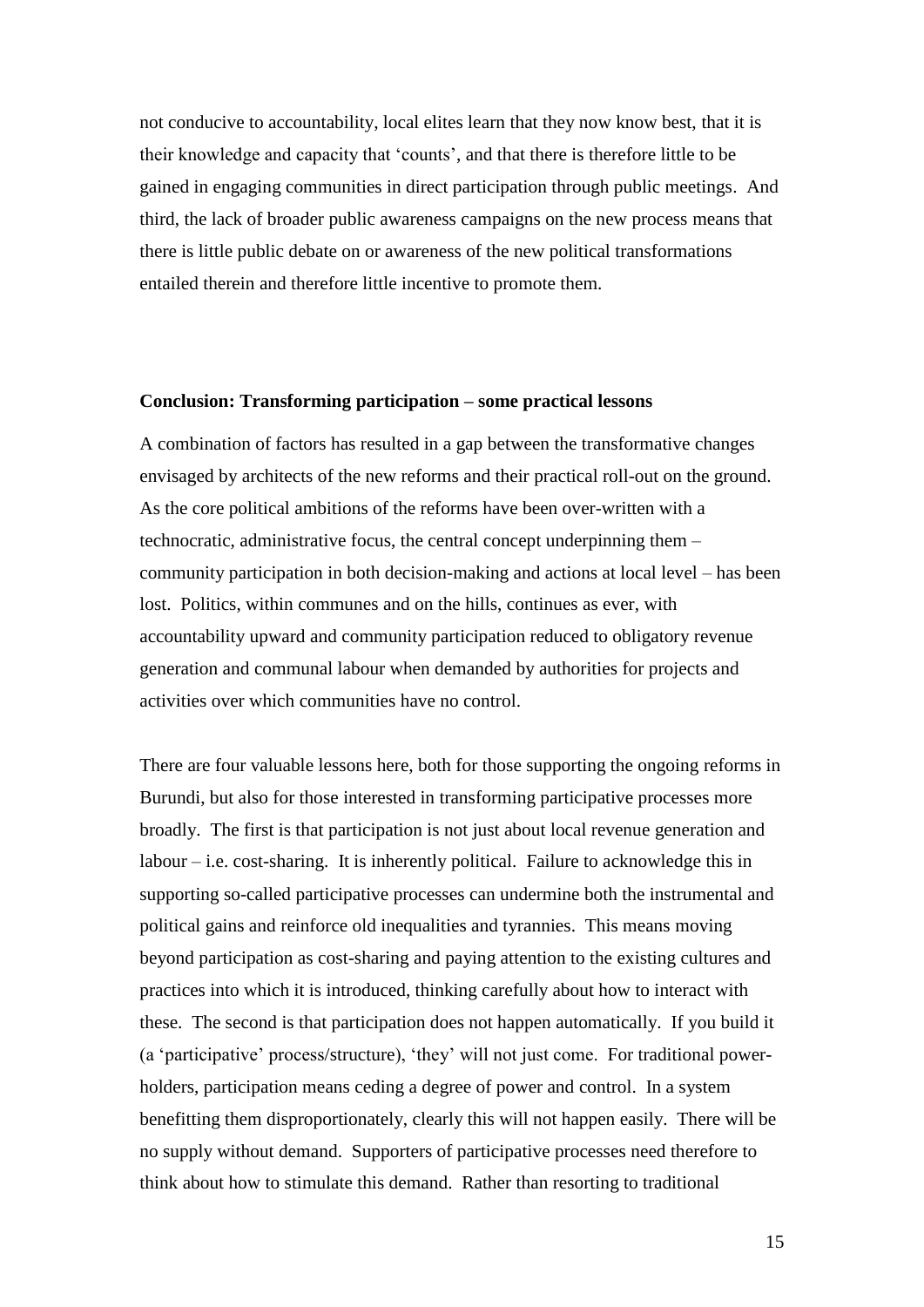lobbying techniques, this may mean both raising public awareness of the opportunities and engaging with communities to learn what forms of participation prove most appropriate and useful to them (if indeed any). The third is that participation never happens evenly. It is often the powerful, the well-connected, the already advantaged who take their place at the table. An unreflective application of the now widely critiqued model of procedural democracy means that there is never a place for everyone. Reflecting a growing interest in post-liberal, more substantive models of democracy (see for example Mouffe, 1996; Young, 2000), the question to ask therefore is perhaps not so much 'who participates?', nor even 'who do they represent?', but rather 'how do they represent (their people/constituents)'? How do they mediate their interests and ambitions? Are they effective in this? And the final lesson is that support to such processes requires a new form of engagement with communities – beginning by talking with them, not at them. If you build it and they (the community) do not come, they probably have extremely good reasons for not doing so. Meaningful support to participatory processes entails beginning where people are at and moving on from there. For followers of traditional, mainstream views about knowledge and capacity (entrenched within the international development industry), this may well prove a challenge.

The governance reforms introduced worldwide over the last two decades offer significant opportunities for meaningful, transformative participation, affording communities – in many cases for the first time – a real say in their own futures. While some analysts and commentators remain cynical and argue that these reforms represent yet another step in a relentless Western-driven neo-colonisation of the majority world, Burundian civil society activists see real potential in these developments and are keen to colonise these spaces themselves, transforming their own political society. However, as this and as other cases have shown, if the opportunities available are not seized, supported and built upon in a politically and historically sensitive manner, they risk reproducing old tyrannies and abuses, in the process further alienating communities and undermining the effectiveness and sustainability of community development investments and initiatives. The challenges are clearly great. But so are the potential gains. Within a progressive legislative and institutional context, it now falls to professionals and practitioners to interrogate their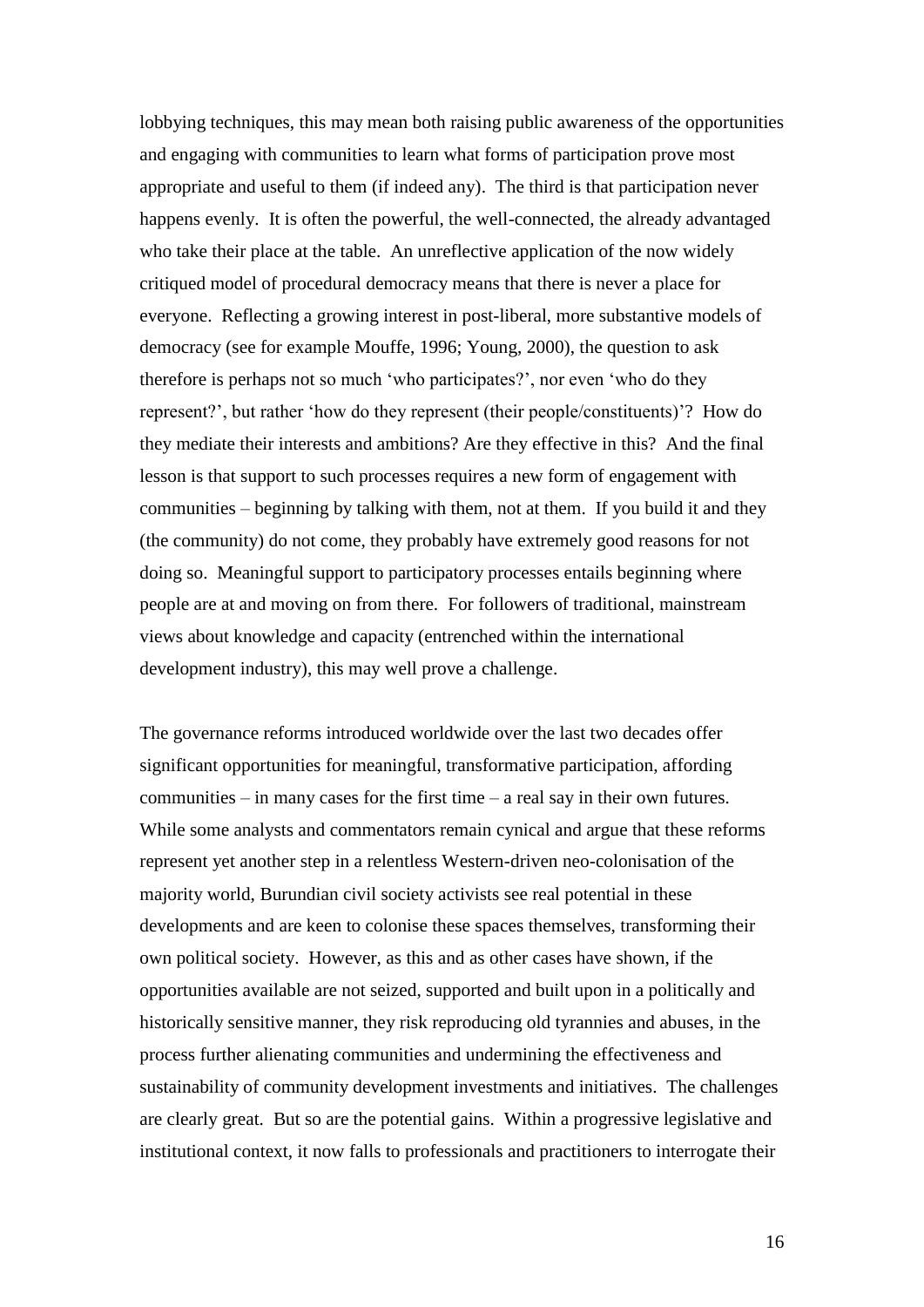own values, frameworks and practices in working with states and communities to meet these challenges.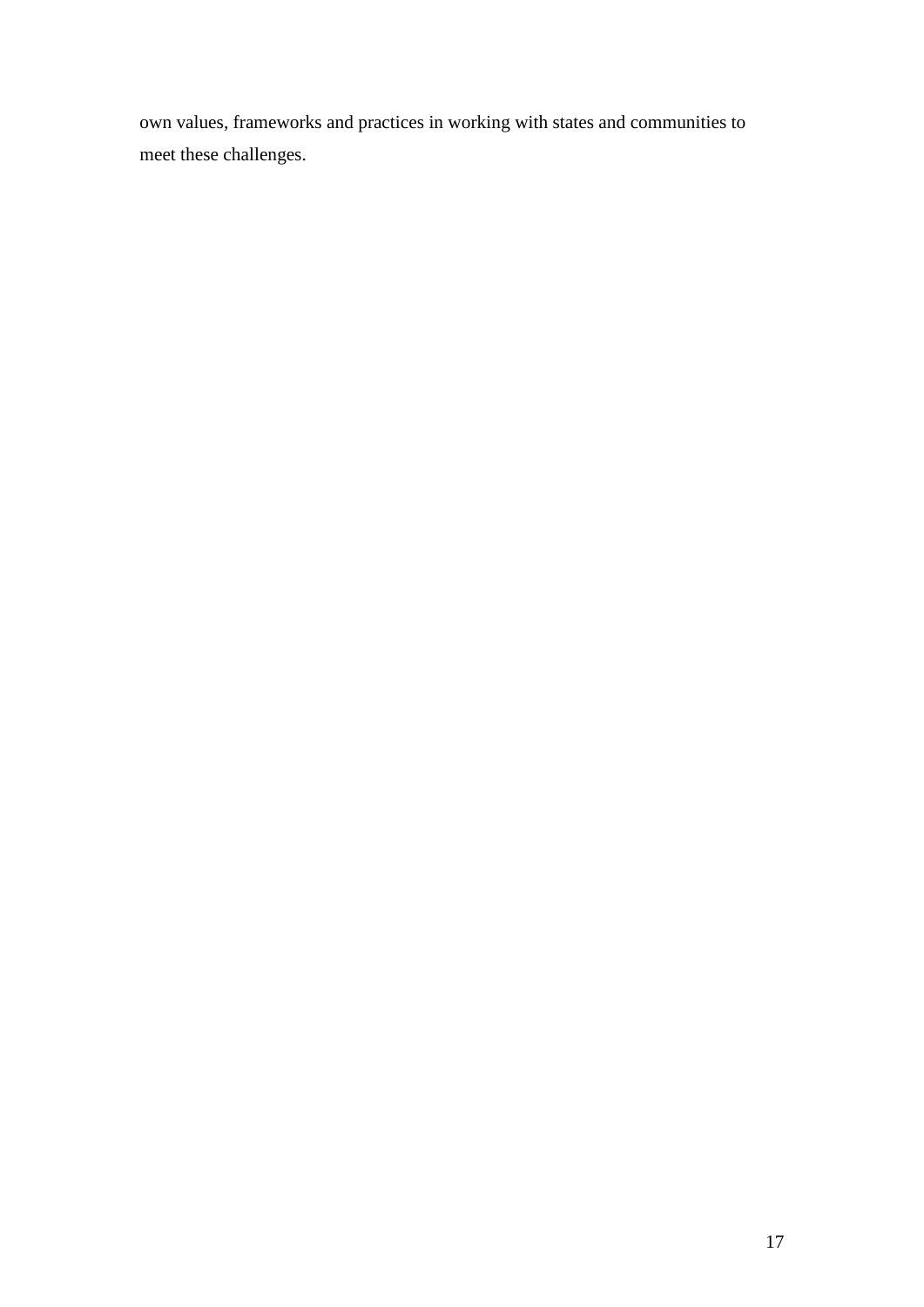## **References**

Arnstein, S. (1969) "A ladder of participation", *American Institute of Planners Journal,* **69**, 216-224.

Autesserre, Séverine (2010) *The Trouble with the Congo: Local Violence and the Failure of International Peacebuilding,* Cambridge and New York: Cambridge University Press.

Baltissen, G. and E. Sentamba (2011) *Programme et Plan d'action opérationnel de renforcement des capacités des acteurs en charge de la mise en œuvre de la politique de la décentralisation et du développement communautaire*, Evaluation indépendante du PRADECS, Bujumbura: PRADECS.

Berdal, Mats (2009) *Building Peace after War,* London and New York: Routledge.

Brinkerhoff, D.W. (2007). *[Governance in Post-Conflict Societies: Rebuilding Fragile](http://www.rti.org/publications/abstract.cfm?pubid=8192)  [States](http://www.rti.org/publications/abstract.cfm?pubid=8192) London,* London and New York: Routledge.

Chambers, R. (1997) *Whose Reality Counts: Putting the First Last,* London: Intermediate Technology Productions.

Cooke, B. and U. Kothari (2001) "The Case for Participation as Tyranny", in *Participation: The New Tyranny?,* B. Cooke and U. Kothari (eds.), London and New Work: Zed Books.

Cornwall, A. (2002) "Making spaces, changing places: Situating participation in development", *IDS Working Paper 170,* Sussex: Institute for Development Studies.

Cornwall, A. (2008) "Unpacking 'Participation': models, meanings and practices", *Community Development Journal,* **43**(3), 269-283.

Cornwall, A. and K. Brock (2005) "What do buzzwords do for development policy? A critical look at 'participation', 'empowerment' and 'poverty reduction'", *Third World Quarterly,* **26**(7), 1043-1060.

Crawford, G. and C. Hartmann (eds.) (2008) *Decentralisation in Africa: A Pathway out of Poverty and Conflict?,* Amsterdam University Press: Amsterdam.

DfID (2006) *Eliminating World Poverty: Making Governance Work for the Poor:* White Paper on International Development, London: Department for International Development.

Eversole, Robyn (2012) "Remaking participation: challenges for community development practice", *Community Development Journal,* **47**(1), 29-41

Gaynor, N. (2010) *Transforming Participation?: The Politics of Development in Malawi and Ireland,* Basingstoke: Palgrave.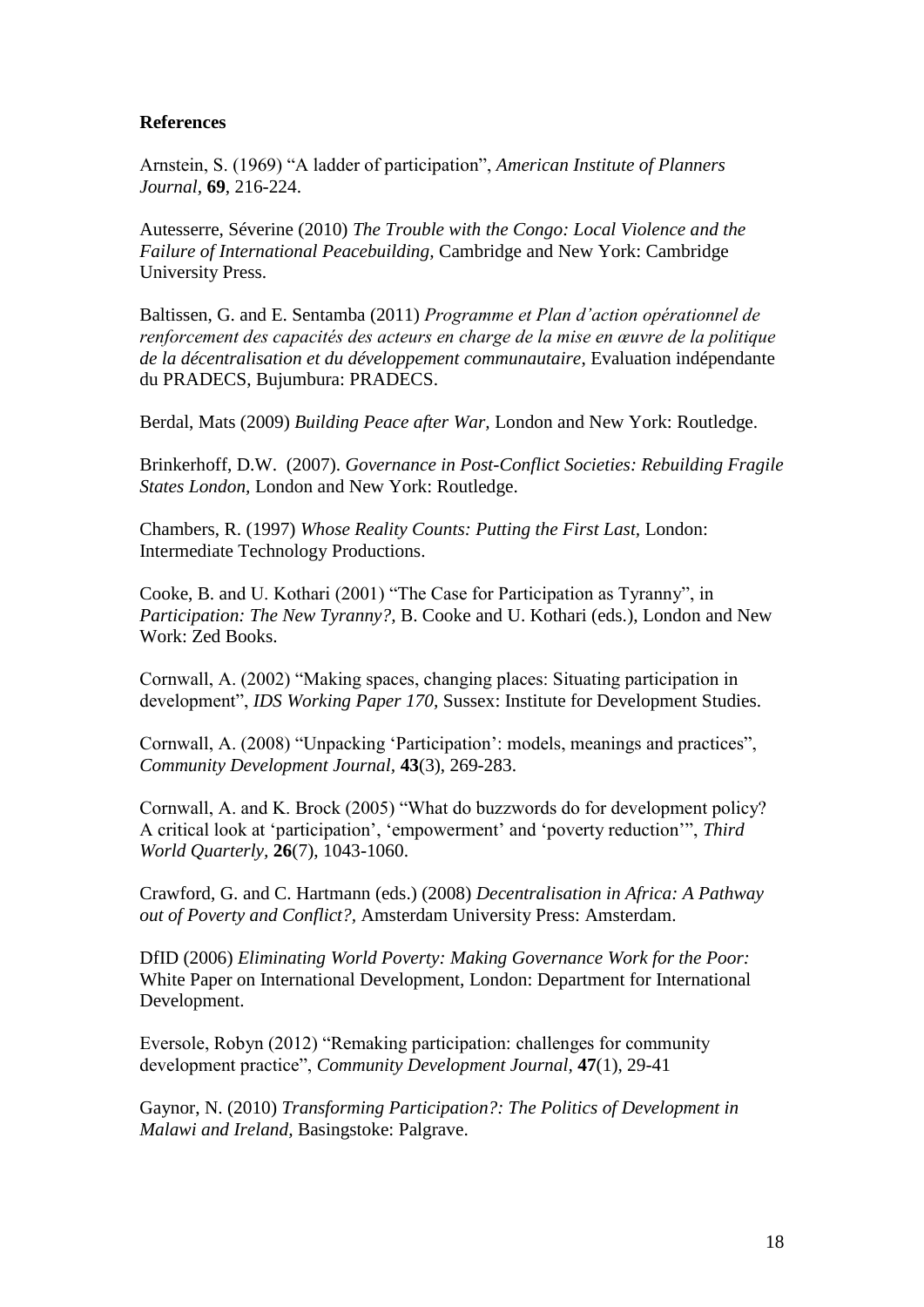Gaynor, N. (2011) *Opportunities for Citizen Participation in Local Governance in Burundi,* Research report prepared in collaboration with Trócaire-Burundi, available at [http://doras.dcu.ie/16691/.](http://doras.dcu.ie/16691/)

Gaynor, N. (2013) "Supporting Decentralisation in Fragile States: A View from Burundi", *Development Policy Review* (forthcoming).

Gouvernement de Burundi (2005) *Loi no. 1/016 du 20 avril 2005 portant organisation de l'administration communale,* Bujumbura.

Gouvernement de Burundi (2009) *Document de Politique Nationale de Décentralisation au Burundi,* Bujumbura.

Gouvernement de Burundi (2011) *Manuel de Procédures Administratives et Financières,* Bujumbura.

Guichaoua, A. (1991) "Les 'travaux communautaires' en Afrique Central, *Tiers-Monde*, **32**(127), 551-573.

Hammouda, B. (1995) *Burundi: Histoire Economique et Politique d'un Conflit,* Paris: l'Harmattan.

Hickey, S. and G. Mohan (2004) "Towards participation as transformation: Critical themes and challenges", in *Participation: From Tyranny to Transformation,* S. Hickey and G. Mohan (eds.), London and New York: Zed Books.

Human Rights Watch (2010) *We'll Tie You Up and Shoot You: Lack of Accountability for Political Violence in Burundi,* Geneva and New York: Human Rights Watch.

Kilroy, W. (2011) "From conflict to ownership: Participatory approaches to the reintegration of ex-combatants in Sierra Leone", *Irish Studies in International Affairs,*  **22**, 127-144.

Kooiman, J. (1993) *Modern Governance: New Government-Society Interactions,*  London: Sage.

Larson, A.M. and J.C. Ribot (2004) "Democratic decentralisation through a natural resource lens: an introduction", *European Journal of Development Research* **16**(1): 1– 25.

Lemarchand, R. (1996) *Burundi: Ethnic Conflict and Genocide,* Washington: Woodrow Wilson Centre.

Marfo, E. (2007) "Institutionalising citizen participation and community representation in natural resource management: Lessons from the Social Responsibility Agreement negotiation in Ghana", *Community Development Journal,*  **43**(4), 398-412.

Marsh, D. and R.A.M. Rhodes (1992) *Policy Networks in British Government,*  Oxford: Clarendon Press.